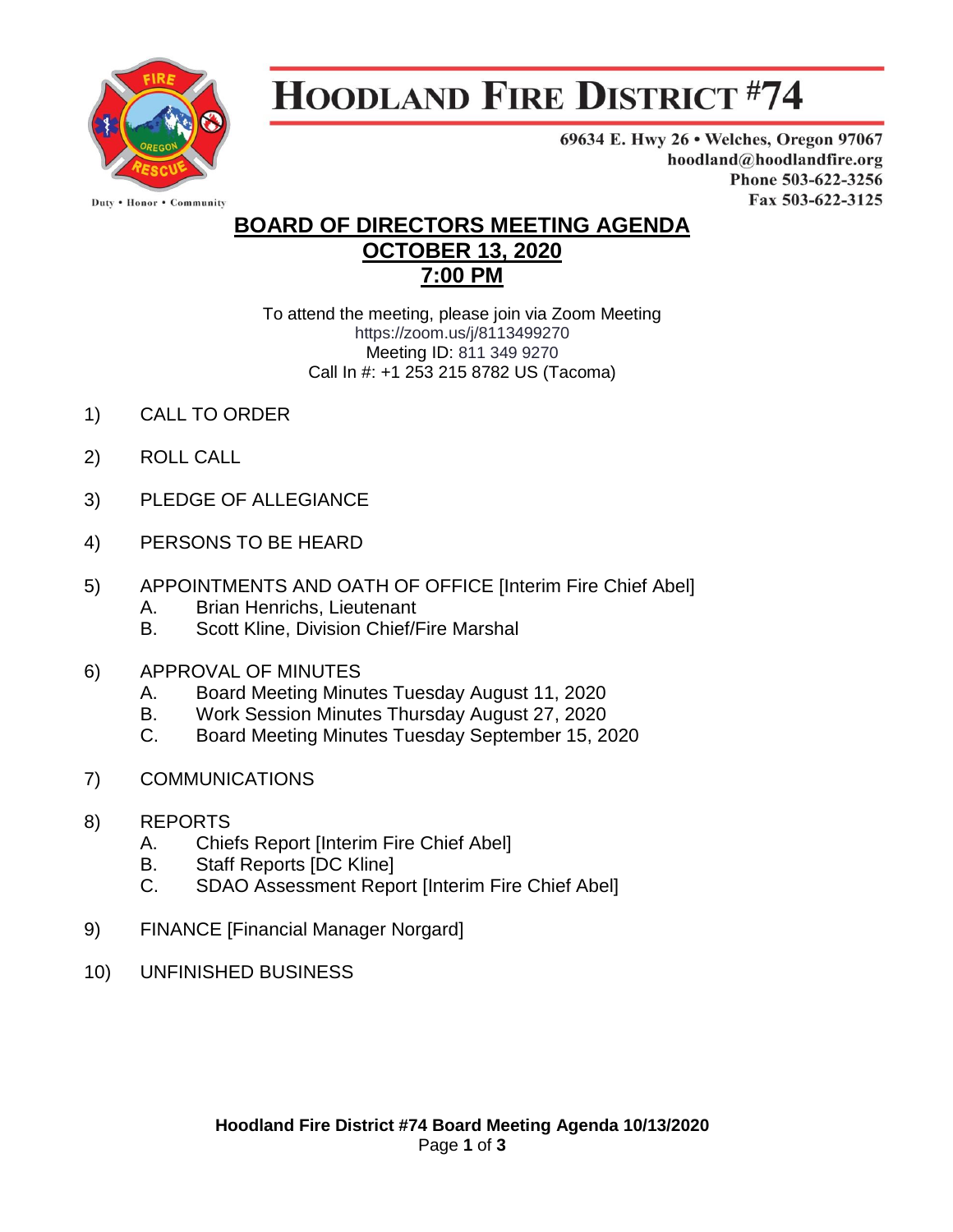## 11) NEW BUSINESS

- A. First Reading of Policy #516: Fraternization and Member Relationships [Interim Fire Chief Abel] Background: Second DRAFT of the Fraternization policy which includes suggestions from Fire Board members and Judy Clark [HR Answers]. This DRAFT has also been reviewed by Judy Clark [HR Answers]. Action Requested: Discuss and first reading.
- B. First Reading of Policy #020: Adopting an Ordinance [Interim Fire Chief Abel] Background: To outline the procedures for adopting an Ordinance in accordance with Oregon Revised Statutes. Action Requested: Discuss and first reading.
- C. Ordinance 2020-1 [Interim Fire Chief Abel] Background: Ordinance for Out of District Billing and Cost Recovery and In District Cost Recovery for Transportation Corridor Billing and Non Taxed Properties that life within District jurisdictional boundaries. Ordinance has been review by the District's Attorney. Action Requested: Receive Public Input, Discuss and first reading.
- D. Testing Process for Division Chief of Operations and Training [Interim Fire Chief Abel] Background: The request for test has been submitted to the Civil Service Commission. Typically a testing process will have a minimum of three candidates. Since we believe that we may have qualified internal candidates, I am seeking Fire Board authorization to continue with the testing and appointment process should we have less than three candidates. Action Requested: Discuss and provide direction to the Interim Fire Chief.
- E. Fire Chief Interview Schedule [Interim Fire Chief Abel] Background: SDAO had submitted an interview schedule for the selection process of Fire Chief. Action Requested: Review schedule and affirm the dates or make modifications.
- F. Fire Chief Employment Contract [Interim Fire Chief Abel] Background: Upon selection of the Hoodland Fire Chief, the Board may want to consider elements of an employment contract. A DRAFT was included in the Fire Chief Selection process binder. The Board might want to start discussions regarding elements of an employment agreement so one can be ready for review by legal counsel.

Action Requested: Discuss and provide direction